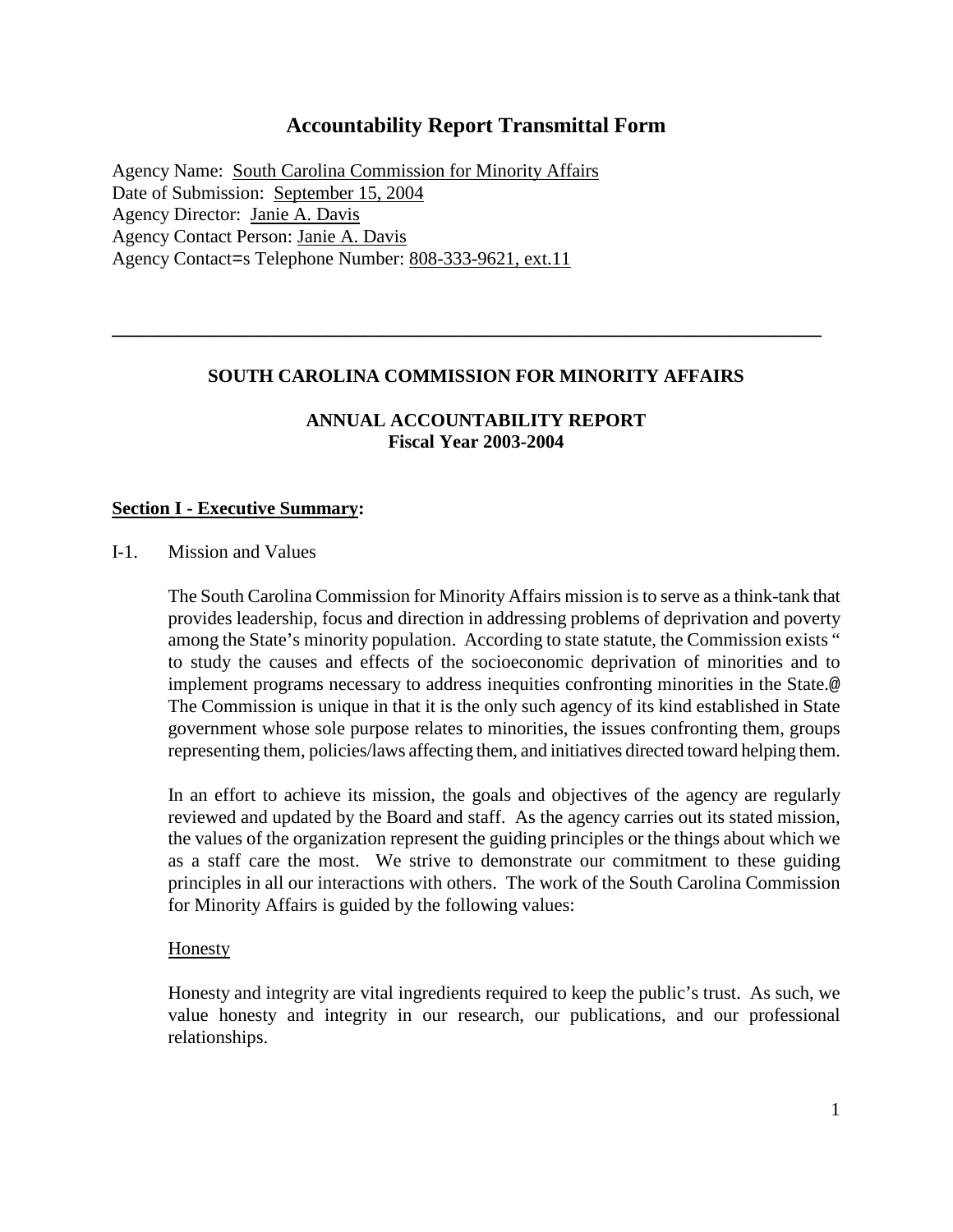## Excellence

We strive to attain the highest professional and ethical standards as we accomplish our vision and agency mission.

## Respect

Our relationships with persons interacting with this agency are of primary importance. Our intent is to demonstrate respect for each other and for those we serve.

## Commitment to Fostering Positive Change

We are committed to fostering positive change where disparities and inequities exist with minorities. Our ultimate goal is for minorities to have a voice, to actively participate in the public policy process, and to benefit from the resources and wealth of this State.

#### Accountability

As an agency, we are accountable and responsible to public policy makers and all the citizens of this State. We commit to demonstrating good stewardship over all resources and working hard to identify and eliminate wasteful programs that do not serve the interest of minorities.

#### Customer Satisfaction

We are committed to customer satisfaction that results from providing quality products and services in a timely manner.

## I-2. Major Achievements from Past Year

A. Passage of regulations governing State Recognition of Native American Indian entities in South Carolina.

B. Passage of regulations governing establishment of Advisory Committees to the Board of the Commission to keep the agency informed regarding the needs and concerns of minority populations in the State.

C. Increase in budget allocation to hire more diverse staff for the agency.

D. No audit exceptions noted by the State Auditor's Office for Fiscal Year 2002-2003.

## I-3. Key Strategic Goals for Present and Future Years

Eight key strategic goals have been approved by the Board of the Commission. They represent present and future goals and are as follows: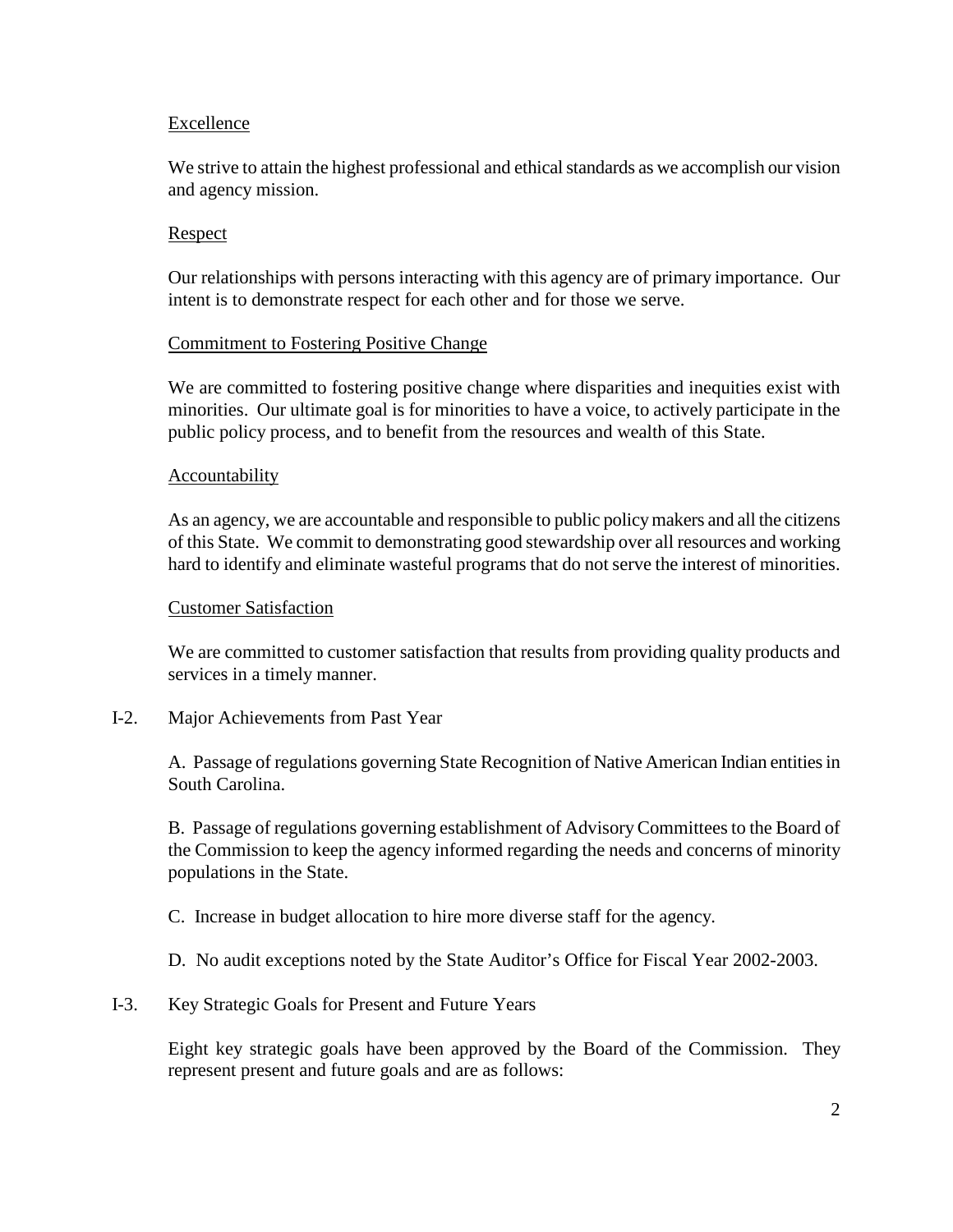A. Adequate and stable base budget funding necessary to carry out the agency's mission and to accomplish yearly goals established as part of the strategic planning process. The agency is highly respected for its work and is supported by the Governor, Legislature, the minority constituent population and all citizens of South Carolina because they understand and support our mission.

B. Well-informed policymakers and leaders, i.e., the Governor, members of the General Assembly, agency heads and others, who are equipped with appropriate knowledge to bring about positive change regarding the problems and concerns of minorities in South Carolina. An increased interest, awareness, and sensitivity to the specific needs of various ethnic groups, **evidenced by the passage of public policies that better serve the needs of minorities and all citizens of the State.**

C. A first class research arm of the agency, capable of providing accurate, timely and pertinent information to state, local and other leaders in the area of research and planning for a greater economic future.

D. An informed public aware of the existence of the Commission and recognizes the Commission as the agency to contact regarding obtaining information and assistance related to minority issues.

E. Implementation of a Statewide Strategic Plan of Action for the African American community.

F. Development and Implementation of a Strategic Plan of Action for the Hispanic/Latino community.

G. Development and Implementation of a Strategic Plan of Action for the Native American community.

H. Initiate contact with other minority populations to identify and address any deprivation issues.

I-4. Opportunities and Barriers that may affect the Agency's Success in Fulfilling its Mission and Achieving its Strategic Goals

Opportunities:

A. The fact that the Commission has the authority to work with all minority populations provides an opportunity for coordinated services, especially in those areas where the issues and problems related to deprivation and poverty are the same or similar.

B. With the establishment of advisory committees for each group served through the Commission, it provides an opportunity for conversations among the groups to address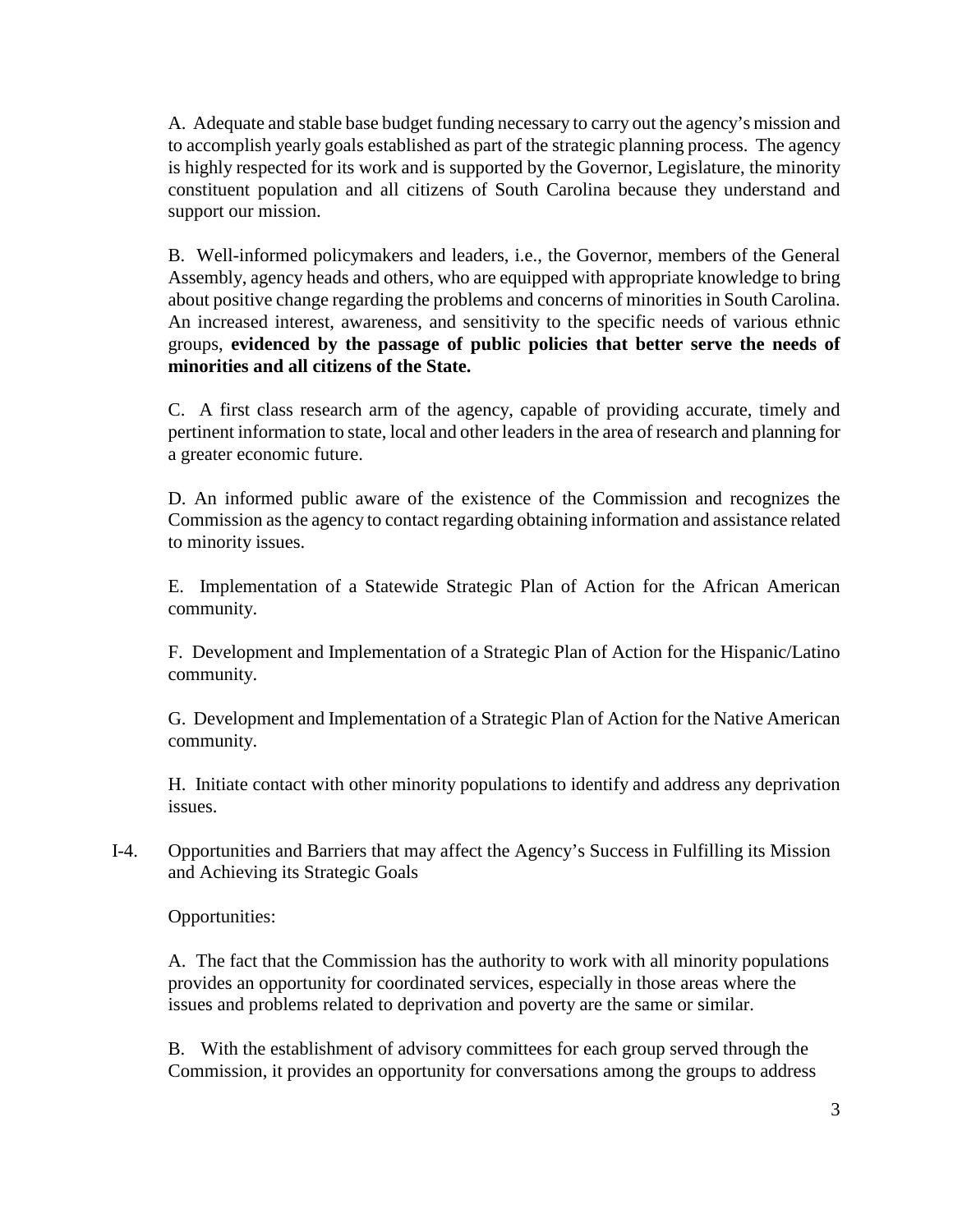issues that put the groups at odds with each other.

C. Provides opportunity for the State's minority population to speak with one voice as they influence public policy issues that affect them.

D. Funding can be used to assist all groups rather than having all groups competing for the same limited funding, thus making it impossible for groups to effectively and efficiently accomplish goals.

Barriers:

- A. Not enough funding to accomplish the Agency's mission.
- B. Competition among and between the various groups.
- C. Inability to form agreement on issues that impact all groups.
- I-5. How the Accountability Report is used to Improve Organizational Performance

The Accountability Report has been the avenue through which the performance of the agency has been reported to the public and the General Assembly. The document has not been used in a formal way to improve performance due to the lack of adequate staff to capture, track, and analyze statistics that might identify areas that could improve organizational performance.

## **Section II - Business Overview:**

- II-1. Number of Employees: 5 Filled Positions 3 Vacant Positions
- II-2. Operation Location(s)

The agency is located at: 6904 North Main Street, Suite 107 Columbia, South Carolina 29203 Phone: (803)333-9621 FAX: (803)333-9627 [www.state.sc.us/cma](http://www.state.sc.us/cma)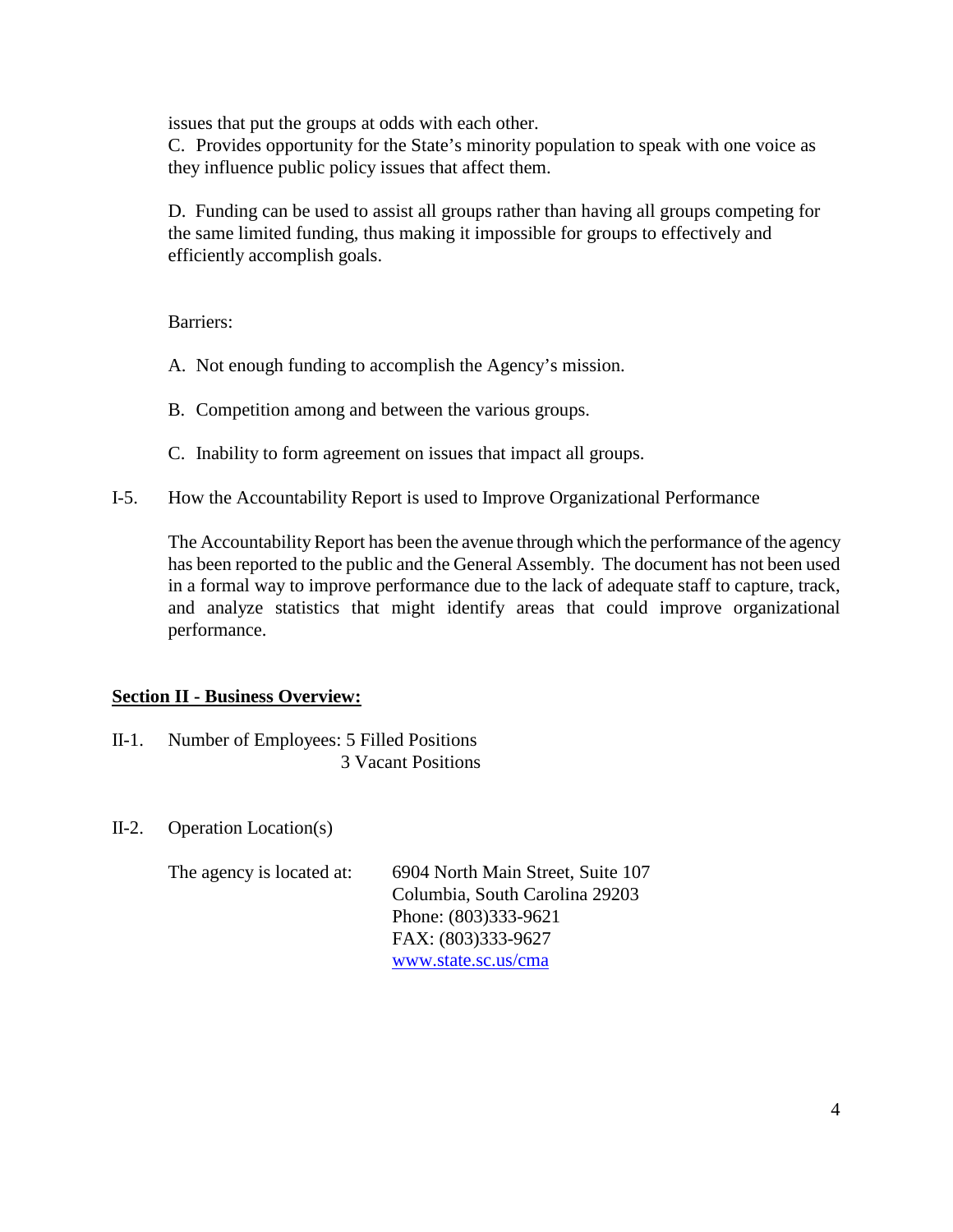## **Accountability Report Appropriations/Expenditures Chart**

## **Base Budget Expenditures and Appropriations**

|                                          |                              | 02-03 Actual<br><b>Expenditures</b> | 03-04 Actual<br><b>Expenditures</b> |                                |                              | 04-05 Appropriations Act       |  |
|------------------------------------------|------------------------------|-------------------------------------|-------------------------------------|--------------------------------|------------------------------|--------------------------------|--|
| <b>Major Budget</b><br><b>Categories</b> | <b>Total</b><br><b>Funds</b> | <b>General</b><br><b>Funds</b>      | <b>Total</b><br><b>Funds</b>        | <b>General</b><br><b>Funds</b> | <b>Total</b><br><b>Funds</b> | <b>General</b><br><b>Funds</b> |  |
| Personal<br>Service                      | \$179,077.58                 | \$179,077.58                        | \$140,548.93                        | \$140,548.93                   | \$172,135.00                 | \$172,135.00                   |  |
| Other<br>Operating                       | \$168,132.52                 | \$168,132.52                        | \$156,768.45                        | \$156,768.45                   | \$83,918.00                  | \$83,918.00                    |  |
| Special Items                            | \$                           | \$                                  | \$                                  | \$                             | \$                           | \$                             |  |
| Permanent<br>Improvements                | \$                           | \$                                  | \$                                  | \$                             | \$                           | \$                             |  |
| <b>Case Services</b>                     | \$                           | \$                                  | \$                                  | \$                             | \$                           | \$                             |  |
| Distributions<br>to Subdivisions         | \$                           | \$                                  | \$                                  | \$                             | \$                           | \$                             |  |
| <b>Fringe Benefits</b>                   | \$49,924.26                  | \$49,924.26                         | \$40,080.39                         | \$40,080.39                    | \$53,472.00                  | \$53,472.00                    |  |
| Non-recurring<br><b>Total</b>            | \$<br>\$397,134.36           | \$<br>\$397,134.36                  | \$<br>\$337,397.77                  | \$<br>\$337,397.77             | \$<br>\$309,525.00           | \$<br>\$309,525.00             |  |

II-3.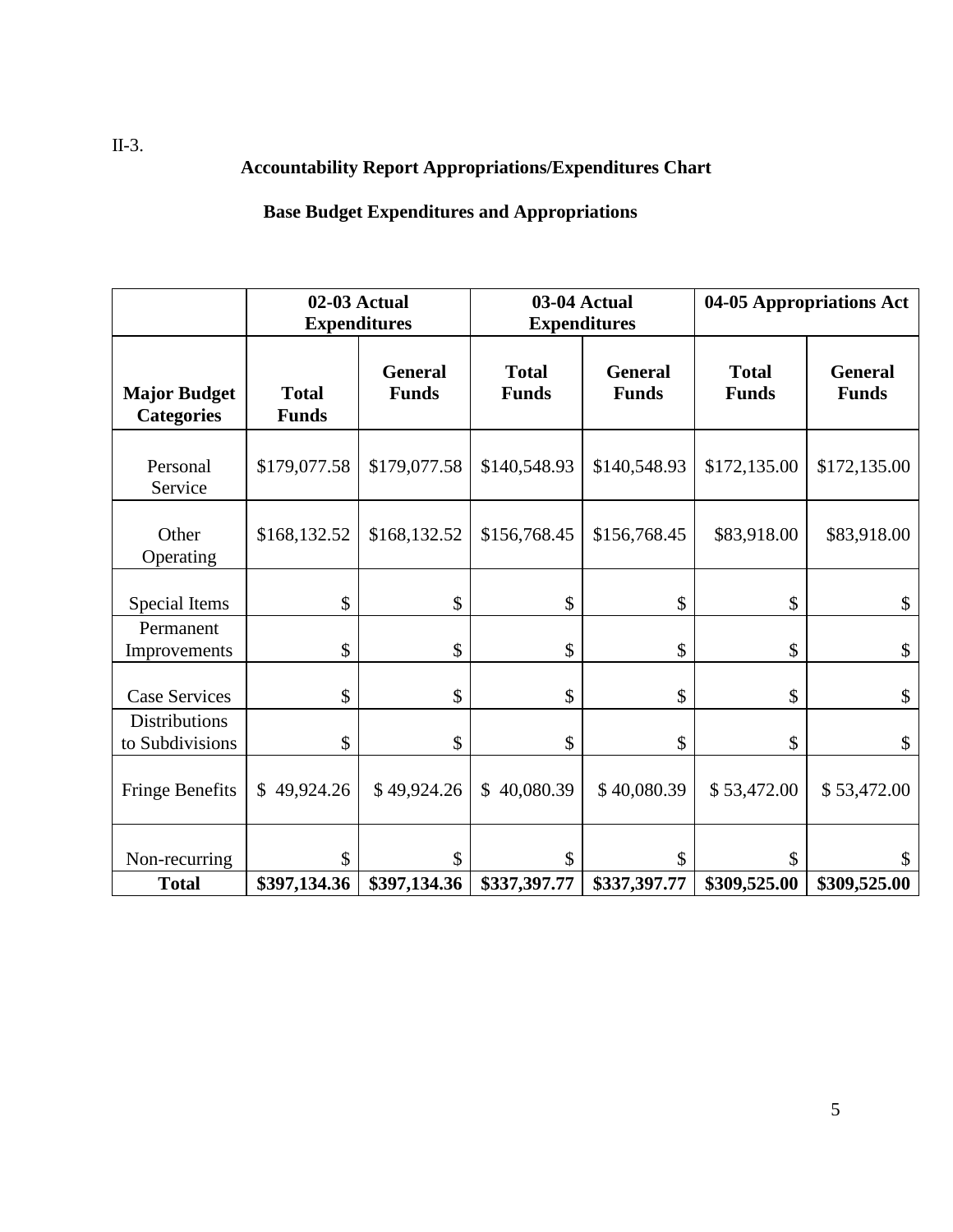## **Other Expenditures**

| <b>Sources of Funds</b> | 02-03 Actual<br><b>Expenditures</b> | 03-04 Actual<br><b>Expenditures</b> |
|-------------------------|-------------------------------------|-------------------------------------|
|                         |                                     |                                     |
| Supplemental Bills      | \$16,051.49                         |                                     |
|                         |                                     |                                     |
| Capital Reserve         | \$                                  |                                     |
| Funds                   |                                     |                                     |
|                         |                                     |                                     |
| Bonds                   | \$                                  |                                     |

## **Interim Budget Reductions**

| Total 02-03 Interim Budget Reduction | Total 03-04 Interim Budget Reduction |  |  |
|--------------------------------------|--------------------------------------|--|--|
| \$37,526.00                          | \$51,255.00                          |  |  |

II-4

**Major Program Area Chart**

**(See Attachment)**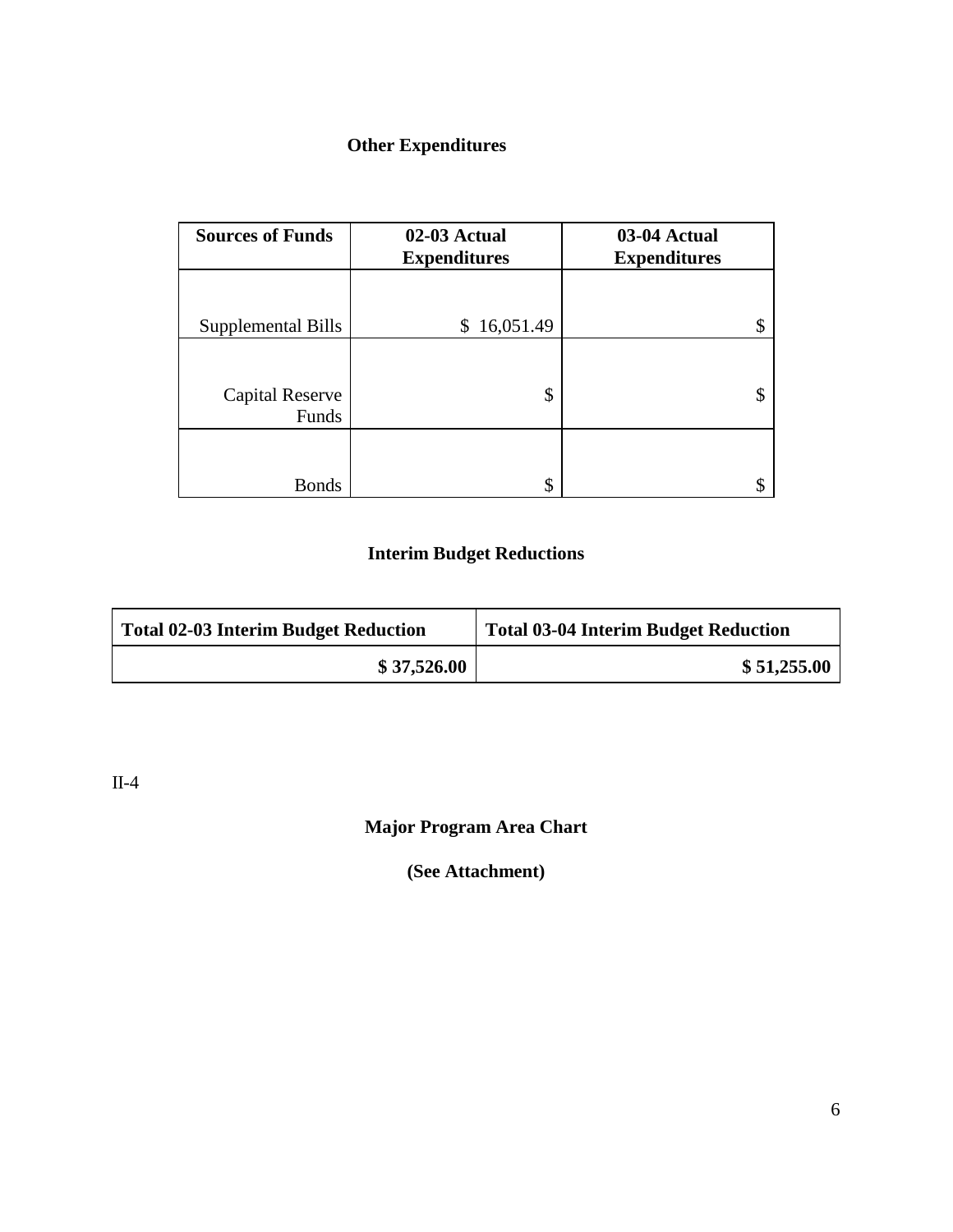|             | <b>Key Customers Segments linked to Key Products/Services</b> |
|-------------|---------------------------------------------------------------|
| y Customers | <b>Key Products/Services</b>                                  |

| <b>Key Customers</b>                               | <b>Key Products/Services</b>                           |  |  |
|----------------------------------------------------|--------------------------------------------------------|--|--|
| 1. Minority Populations                            | Research, Data and Publications, Coordination,         |  |  |
|                                                    | <b>Technical Assistance, Forums and Conferences</b>    |  |  |
| 2. Organizations, i.e., $501(C)3$ , churches, etc. | Technical Assistance and Training,                     |  |  |
| 3. Executive Branch of State Government            | <b>Consultant Services, Data and Publications</b>      |  |  |
| 4. Legislative Branch of State Government          | Research, Data and Publications, Public Policy         |  |  |
|                                                    | <b>Recommendations, Consultant Services</b>            |  |  |
| 5. CMA Board of Commissioners                      | <b>Reports and Coordination Services</b>               |  |  |
| 6. Local Leaders and other Governmental            | <b>Consultant Services, Technical Assistance, Data</b> |  |  |
| Entities                                           | and Publications, Forums and Conferences               |  |  |

II-6 Key Stakeholders (Other than Customers)

Taxpayers of the State of South Carolina

II-7 Key Suppliers

Our key suppliers are organizations and persons who serve as custodians of information about the minority population: 1) Bureau of the Census; 2) Office of Research and Statistics - Budget and Control Board; 3) colleges and universities; 4) members of the minority community; and 5) national and local organizations whose focus is the alleviation of poverty and deprivation.

II-8 The Commission is lead by the Executive Director on a daily bases, with oversight provided by a nine member Board of Commissioners. By State statute, the Board is required to meet a minimum of four times a year.

## **Organization Chart As of September 15, 2004**

**(See next page)**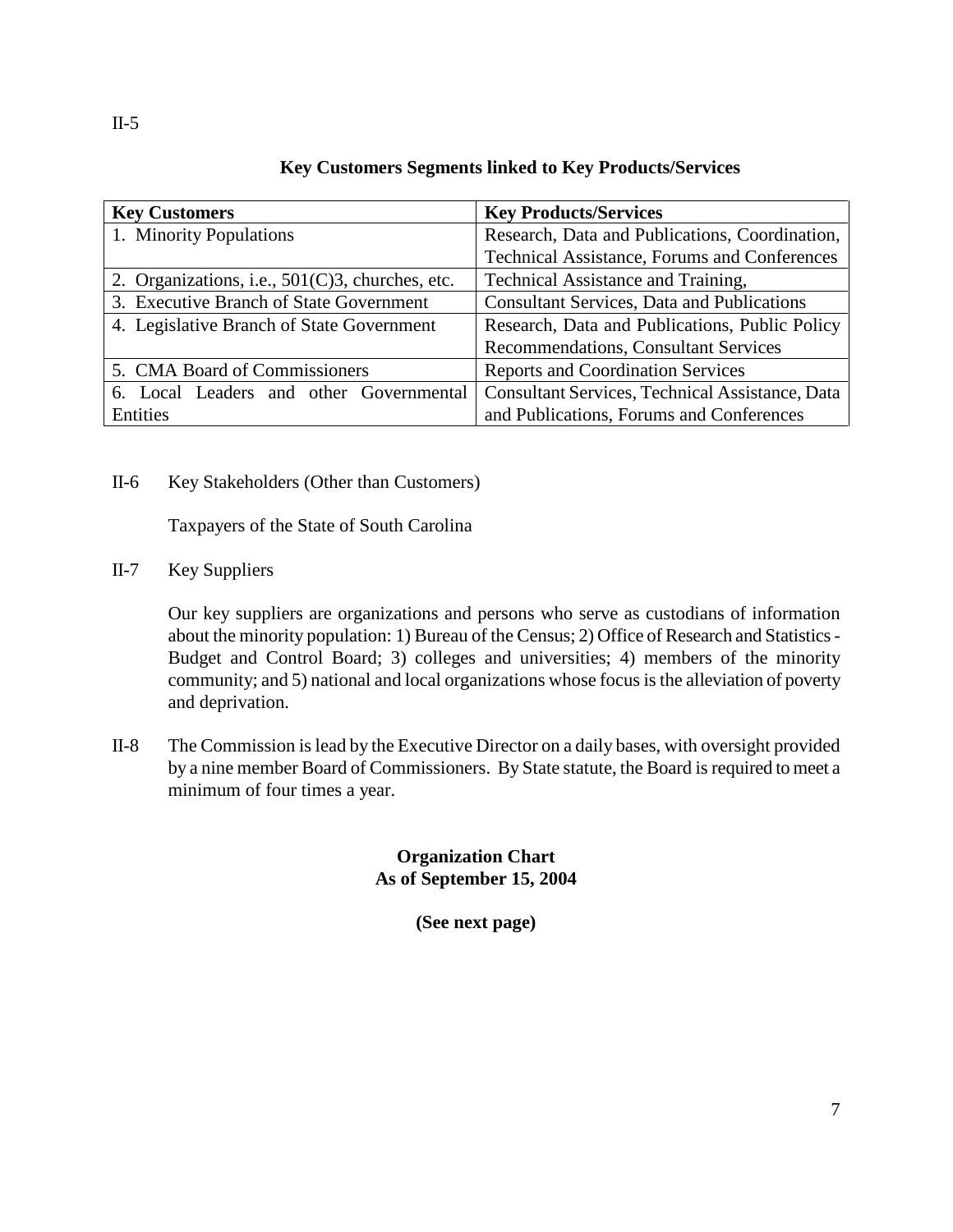# L46 - South Carolina Commission for Minority Affairs

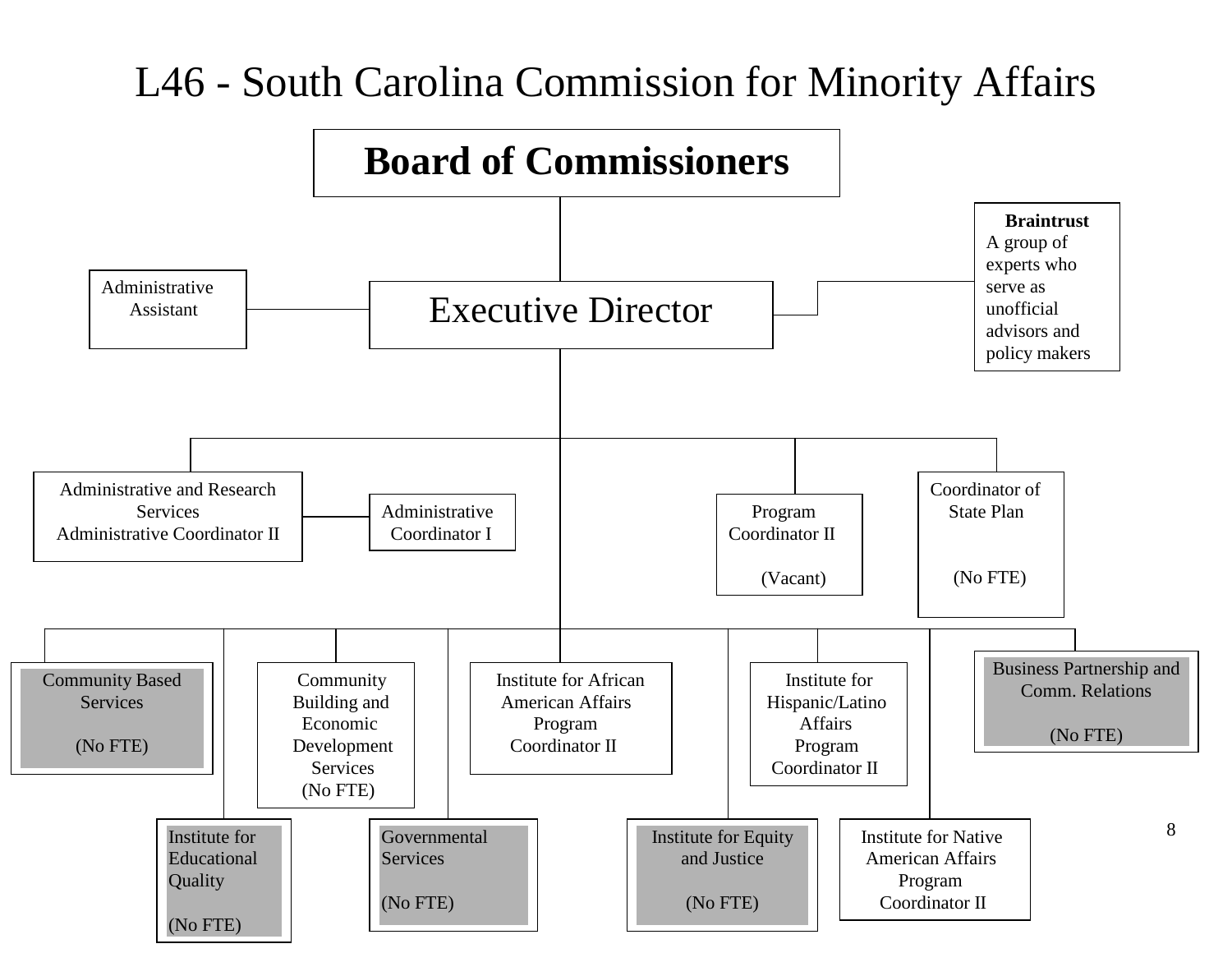## **Section III - Elements of Malcolm Baldrige Award Criteria**

## **Category 1 - Leadership**

1.1 How do senior leaders set, deploy and communicate: a) short and long term directions, b) performance expectations, c) organizational values, d) empowerment and innovation, e) organizational and employee learning, and f) ethical behavior?

The Commission for Minority Affairs has a nine-member Board of Commissioners that provides oversight and assists with determining the vision and direction of the agency. Through the development of the agency=s strategic plan and the Agency Head Performance Planning Process, the Board members assist the Executive Director with determining the short and long term goals of the agency. Actions are taken by the Executive Director and the senior Administrative Program Coordinator to deploy and communicate the short and long term directions to staff through informal communication and staff meetings, as well as to constituent minority populations through regular meetings.

Performance expectations are established as a part of the formal strategic planning process, the Agency Head Planning and Evaluation Process, and the Employee Performance Management System for each employee. Additionally, the Executive Director and Administrative Program Coordinator regularly convey to constituent groups through public meetings the level of services they can realistically expect to receive given the staff and funding limitations of the Commission. Staff members are informed through their individual performance planning documents of their performance expectations and how their performance impacts the successful implementation of the goals set forth in the agency=s strategic plan.

The agency is currently updating its WEB site and the vision statement, mission, values and goals of the agency will be displayed for public as well as internal review. As a part of the strategic planning process, all members of the staff were provided with copies of the organizational values and were given opportunity to comment on their appropriateness. These values, as set forth in the strategic plan, reflect the standards for ethical behavior for all employees of the agency, as well as provide guidance to the staff regarding how we are to interact with our customers. The values are posted at several locations throughout the office building.

The Commission encourages each employee to increase his knowledge base and to use his talents and skills to be innovative. Staff development and training is afforded staff through outside training courses paid for by the agency. Employees are allowed to take course work during normal office hours, as appropriate and feasible. As funds permit, the Executive Director encourages employees to seek training that will enhance their job skills and increase their value to the agency. During the fiscal year, all staff members attended training sessions for their personal development.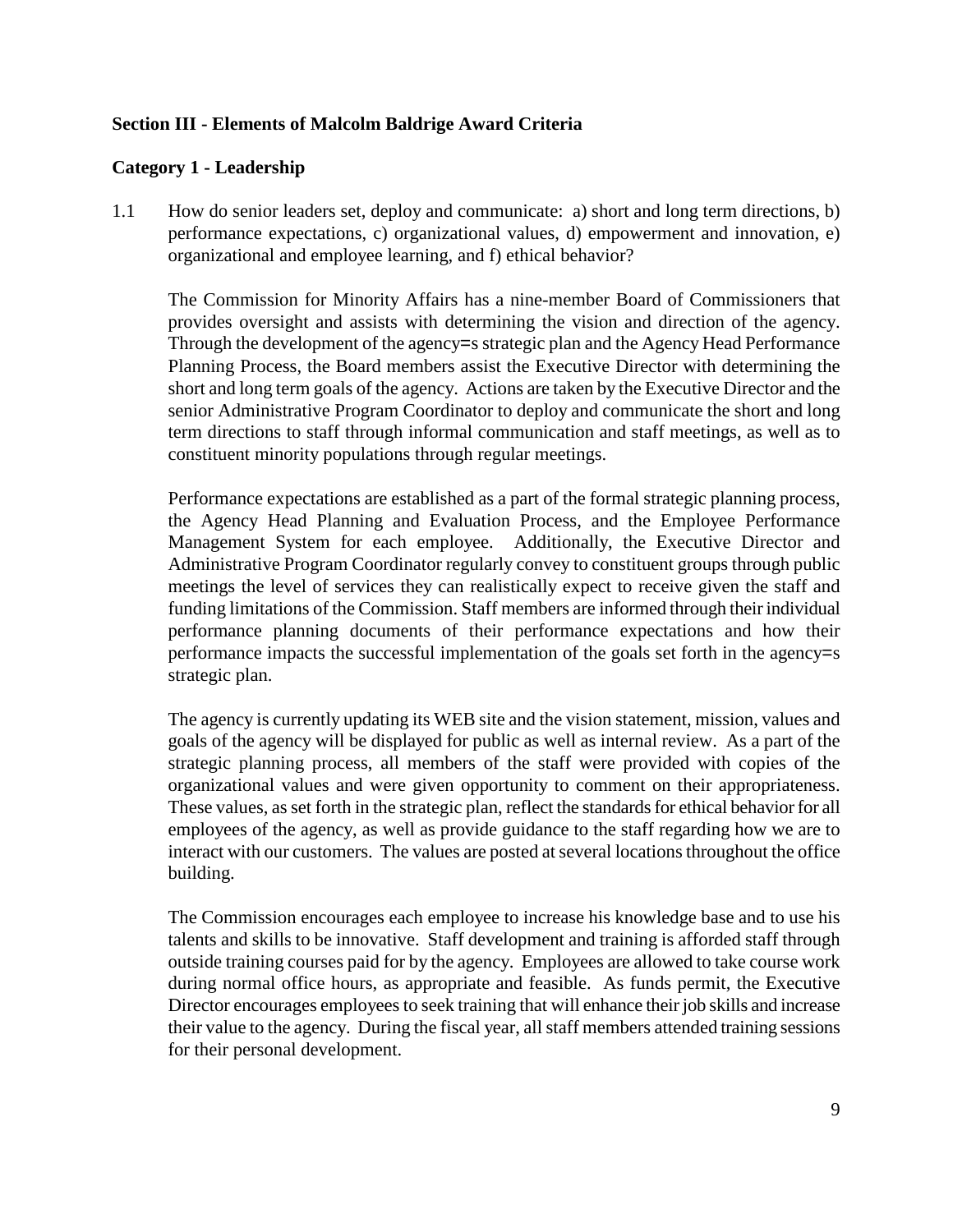Each employee is expected to demonstrate ethical behavior through interactions internally and with persons visiting or seeking assistance through the agency. Ethical behavior is modeled by all employees and is a part of the culture of the organization. All staff, as well as senior leaders, must model appropriate office and ethical behavior. Therefore, the agency has established policies regarding inappropriate office behavior, which was distributed to all employees upon hire. Teamwork is a critical part of this agency=s culture and teamwork is possible because of the ethical behavior of all personnel associated with the agency. Additionally, all members of the Board and senior member staff received training on the Ethics Law taught by the Deputy Director and Legal Counsel of the State Ethics Commission.

1.2 How do senior leaders establish and promote a focus on customers?

Over the past two fiscal years, the agency has conducted needs assessments for three major minority groups of the State, Hispanics/Latinos, Native Americans, and African Americans. Meetings with the leadership and grassroots constituents of these groups continue to be held regularly for the purpose of keeping the Commission focused on how to meet their needs.

1.3 How do senior leaders maintain fiscal, legal, and regulatory accountability?

All matters of a fiscal nature require the signature and review of the Executive Director. Due to the size of the agency, the budget and accounting process receives my direct attention. Checks and balances in accordance state regulations are in place and followed. When a matter arises that warrants legal consultation, the State Attorney General's Office is contacted for advice, inclusive of regulatory matters.

1.4 What key performance measures are regularly reviewed by your senior leaders? (Actual results are to be reported in Category 7.)

| Goals                                           | <b>Key Performance Measures (Frequency)</b>           |
|-------------------------------------------------|-------------------------------------------------------|
| Recurring State Funding/Legislative Support     | $\Box$ Adequate Funding (Yearly)                      |
| Catalyst for Increased Minority Programs and    | □ Passage of Positive Public Policies (Yearly)        |
| <b>Services</b>                                 | □ Executive and Legislative Support (On-going)        |
|                                                 | □ Constituent Support for CMA (On-going)              |
|                                                 |                                                       |
| <b>First Class Research Division</b>            | $\Box$ Benchmarked as an industry leader (On-going)   |
|                                                 | $\Box$ Increased demand for information and services  |
|                                                 | (Ongoing)                                             |
| Recognized as clearinghouse for Minority Issues | $\Box$ Increased use of agency resources and services |
|                                                 |                                                       |
|                                                 |                                                       |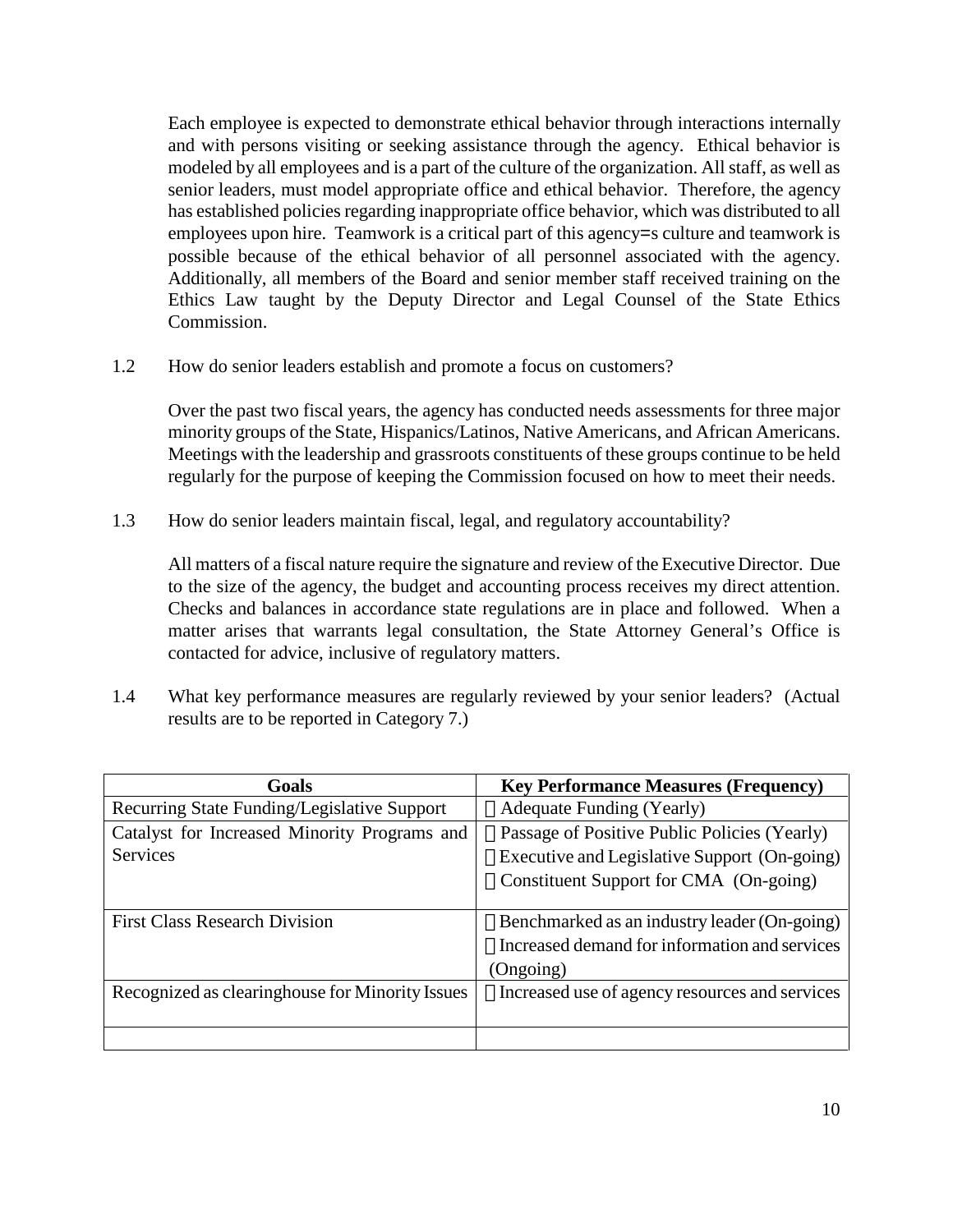1.5 How do senior leaders use organizational performance review findings and employee feedback to improve their own leadership effectiveness and the effectiveness of management throughout the organization?

Because of the size of the management team, currently two people, no formal management assessment is conducted or shared. The staff of four work as a team and when there are problems that need addressing related to management leadership or organizational performance, we usually discuss the problems and/or situation and identify ways to make sure we do not make the same mistakes again. This process affords the Executive Director and the Administrative Program Coordinator the opportunity to listen for those areas where better leadership could have been provided. As a result, changes are made based upon the recommendations of all staff to ensure agency efficiency and effectiveness.

1.6 How does the organization address the current and potential impact on the public of its products, programs, services, facilities and operations, including associated risks?

The Commission serves as a catalyst to bring about needed change in public policies and programs that affect minorities. Prior to embarking on any initiative, the Commission solicits information from the minority group(s) that will be affected by the work of the Commission. For example, prior to introducing legislation to bring all minority groups under the oversight of the Commission, many meetings were held to discuss their needs. We conduct research and present that information to public policy makers and others who can bring about change. Oftentimes, we are not in control of how our research, reports and data are used to impact public policy or how persons may interpret the information presented to them. Certainly, we make every effort to report the information in a manner that highlights and supports our position on a given issue or policy. The media oftentimes presents information in ways that may bring about an unintended result, which may have a positive or negative impact. We can only make sure that the information presented is factual. What happens with it is often out of our control.

1.7 How does senior leadership set and communicate key organizational priorities for improvement?

The Board of Commissioners is kept abreast of the work of the staff. The Board, through its yearly planning retreat and through the performance evaluation process of the Executive Director, communicates to the Executive Director areas for improvement. The Board members are provided with monthly activity reports to help them stay abreast of what the staff is doing. The recommendations of the Board are shared with staff persons affected. The Executive Director regularly reviews the agency=s progress with the staff and with the constituent representatives served through the agency, and makes adjustments as required over the course of the year.

1.8 How does senior leadership and the agency actively support and strengthen the community? Include how you identify and determine areas of emphasis.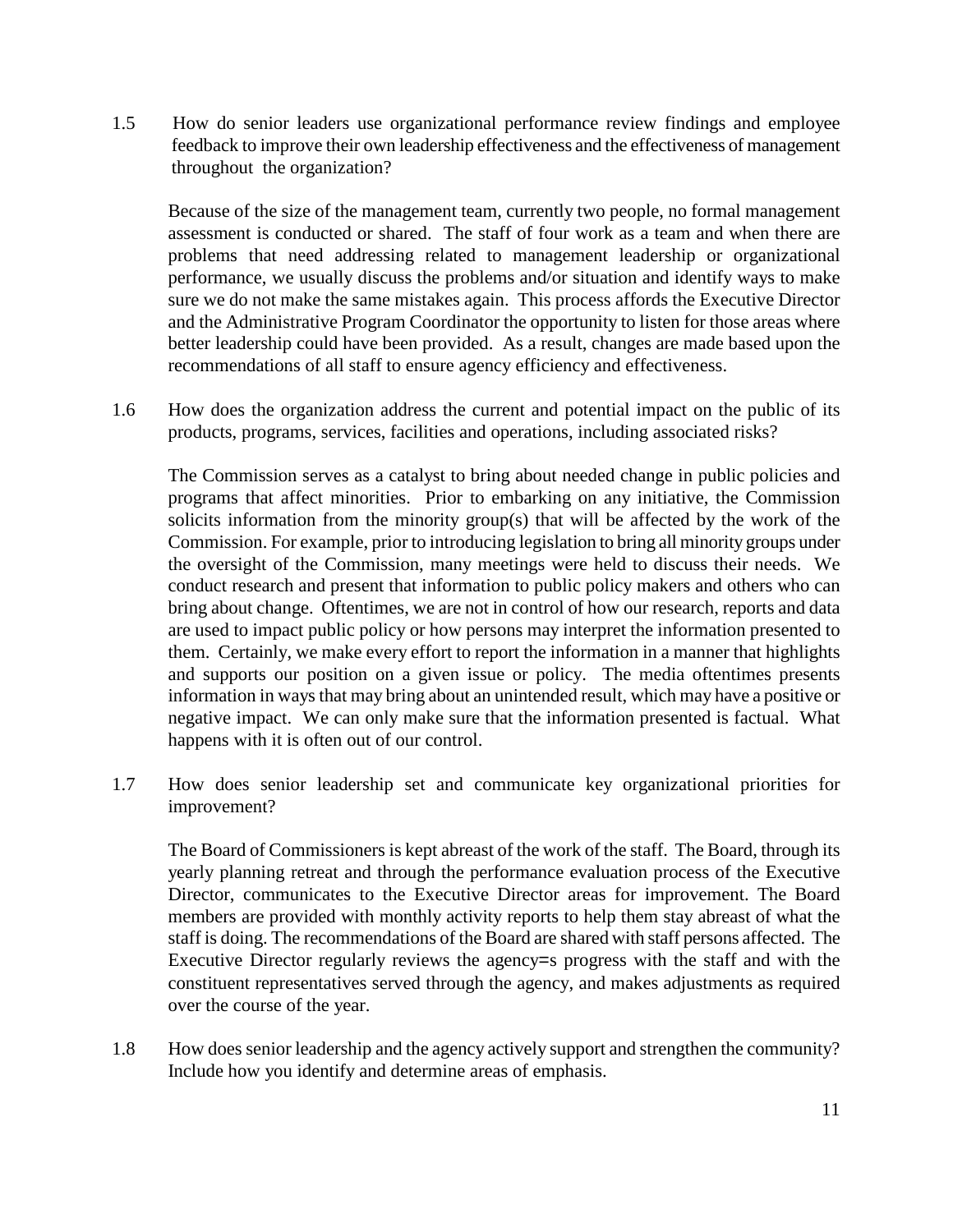No survey of the staff has been conducted by leadership to determine community involvement. Individuals personally contribute to the United Way, the Good Health Appeal, blood donations to the American Red Cross, and to the work of faith based organizations.

## **Category 2 - Strategic Planning**

- 2.1 What is your Strategic Planning process, including key participants, and how does it account for:
	- a. Customer needs and expectations?
	- b. Financial, societal and other risks?
	- c. Human resource capabilities and needs?
	- d. Operational capabilities and needs?
	- e. Supplies/contractor/partner capabilities and needs?
- 2.1a As previously reported, the Board of Commissioners, the Executive Director and the Administrative Program Coordinator form the planning committee for the agency. Since the development of the agency=s first strategic plan during the Summer of 2000, the Executive Director and Administrative Program Coordinator have regularly reviewed and discussed how to implement various portions of the plan, given budget cuts, limited staffing and resources. Even through minority groups did not take part in the formal strategic planning session for the agency, individual planning sessions have been held with the Hispanic/Latino, Native American and African American communities over the past two years. This process has provided clear information regarding their needs and expectations of the Commission and its staff. Additionally, the Executive Director is in regular contact with elected officials and their staff personnel, who also identify their needs and expectations of the agency. Additionally, Census Data helps the agency track the growth of the various minority populations and forecast future agency staffing needs to meet client service demands.
- 2.1b When the Strategic Plan was developed, the participants conducted the Strength, Weaknesses, Opportunities, and Threats Analysis (SWOT), which included identifying financial, societal and other risks factors associated with the agency's mission. As the leadership makes business decisions, how to proceed is often influenced by the information discussed and noted as part of the SWOT Analysis.
- 2.1c Since the initial development of the strategic plan in 2000, the Executive Director and the Administrative Program Coordinator have undertaken a comprehensive review of the enabling legislation that governs the agency. This review included identifying all mandates set forth in the statute, as well as speaking with current and formal legislators to determine their intent when drafting the language for the statute. As a result of this work, ten functional areas were identified in the state statute. We have identified the tasks to be performed by functional program areas, even though many of the areas currently are not funded or staffed. However, each year the Commission, as a part of its budget request, ask for proper funding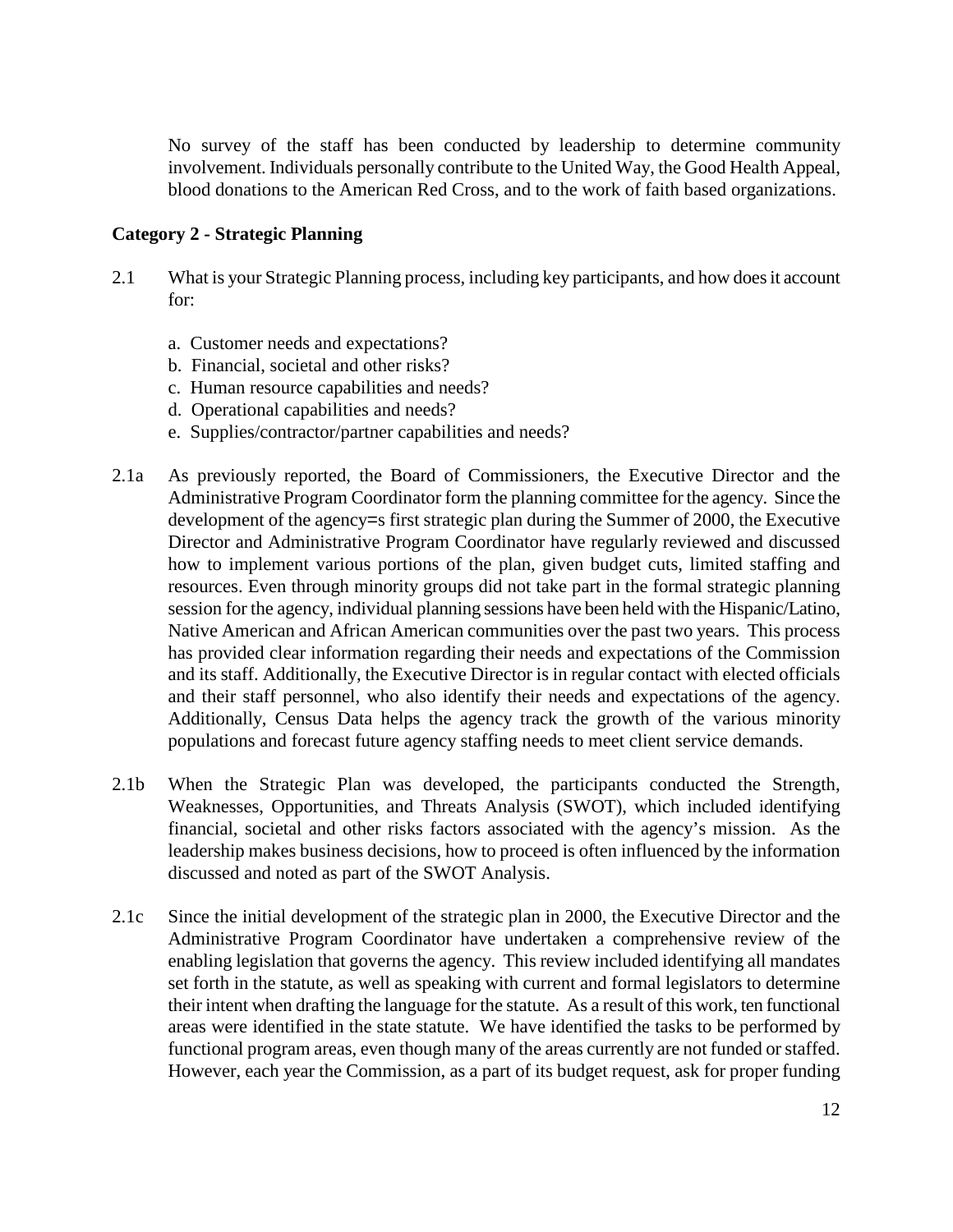so that the agency can be fully staffed. Please see organizational chart for clear indication of areas needing future staffing.

- 2.1d The strategic plan does not directly address operational capabilities and needs. However, to fully provide the level of services mandated by State statute and requested by minority populations, considerable work in the evening hours would be required. This would represent a change in current operating capabilities and staffing.
- 2.1e The strategic plan does not directly address supplies/contractor/partner capabilities and needs. This is an area that requires further Commission study and planning, given the need to establish more partnerships based upon cooperation, collaboration, and coordination with other state agencies and organizations.
- 2.2 What are your key strategic objectives?

See Strategic Planning Chart.

2.3 How do you develop and track action plans that address your key strategic objectives?

We have no formal process for the development of or tracking of action plans. The staff works towards accomplishing the strategic objectives through daily coordination of activities and formally through the performance evaluation document of staff persons.

2.4 What are your key action plans/initiatives?

See Strategic Planning Chart.

2.5 How do you communicate and deploy your strategic objectives, action plans and performance measures?

Through informal discussions with the staff.

2.6 If the agency's strategic plan is available to the public through the agency's internet homepage, please provide an address for that plan on the website.

The plan is not available on the website.

## **Category 3 – Customer Focus**

3.1 How do you determine who your customers are and what their key requirements are?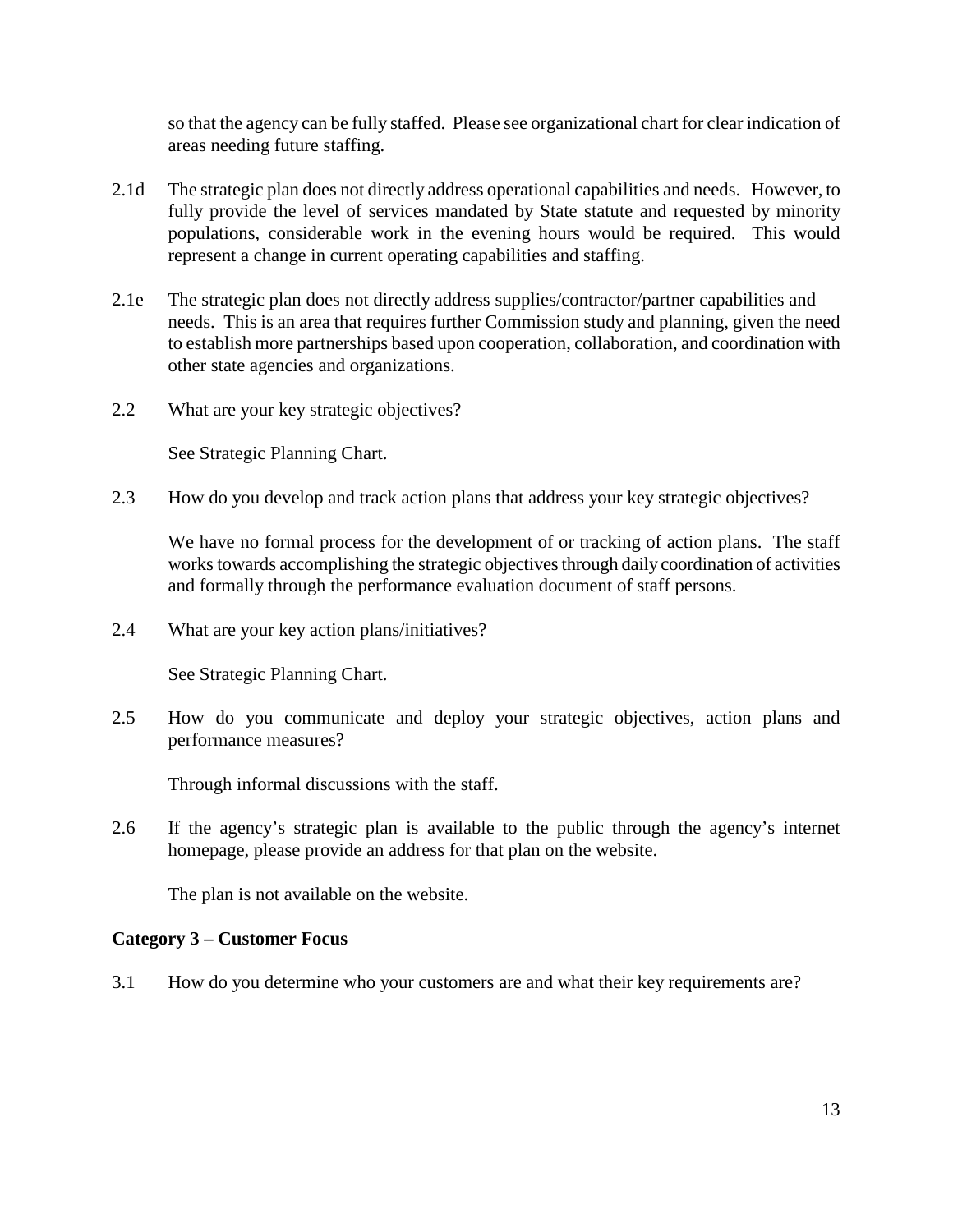Our key customers are spelled out in the enabling legislation that created the agency. Our key customers were minorities in the State, minority officials at the state, county and local levels of government, members of the General Assembly, and the business community. The demographics of the State reflect the following populations:

According to the 2000 Census, of the 4,012,012 persons counted, 2.4 percent or 95,076 indicated they were of Hispanic/Latino origin. It has been suggested that this number does



not accurately represent the actual numbers of persons of Hispanic/Latino origin residing in the State.

The key requirements of each group is identified in two manners:

- a. The services provided by the Commission are spelled out in statute, therefore, we are limited to providing only what is spelled out in statute regardless of their identified requirements and needs.
- b. The Commission holds meetings with our customers to identify their requirements and informs them of the services that can be obtained through the Commission.
- 3.2 How do you keep your listening and learning methods current with changing customer/business needs?

Because of the nature of our work, we are constantly meeting with our customers, listening and learning about their problems and needs. Through these on-going meetings with various groups, i.e., African Americans, Hispanics, Native Americans, etc., they tell us their needs based upon changing socio-economic issues.

3.3 How do you use information from customers/stakeholders to keep services or programs relevant and provide for continuous improvement?

Information provided by our customers/stakeholders helps the Commission to prioritize its projects. We focus our work on the areas of most importance to them.

3.4 How do you measure customer/stakeholder satisfaction?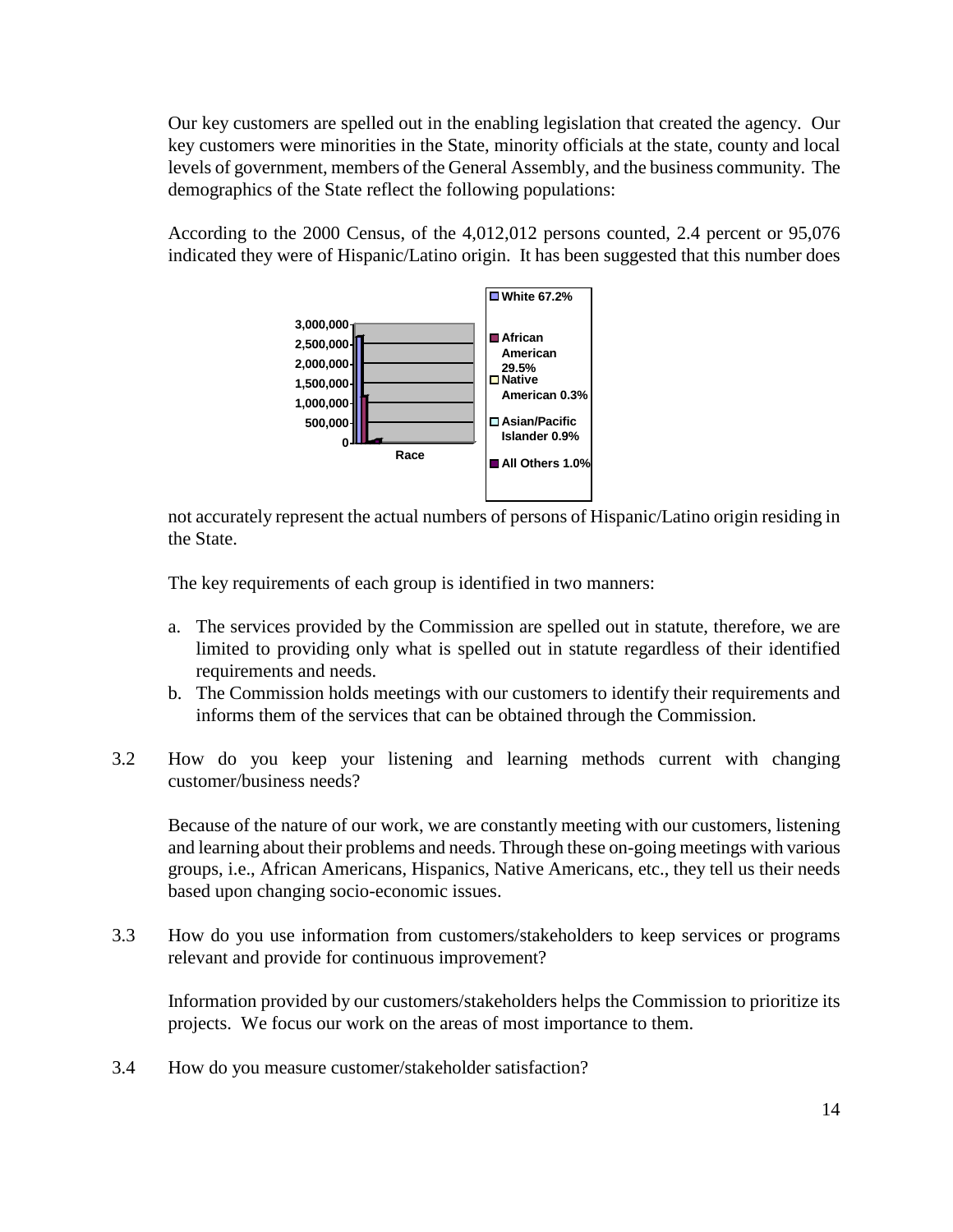We interact with the groups regularly, therefore, feedback is personal and up-front. When there are activities where a survey of satisfaction is appropriate, one is done.

3.5 How do you build positive relationships with customers and stakeholders? Indicate any key distinctions between different customer groups.

Our positive relationships are built through meeting with and listing to the needs of the groups served by the Commission. We make an effort not to compare groups or to make statements that indicate that one solution fits all. We are culturally and linguistically sensitive to each group and their specific needs.

Each customer group is distinct because of cultural differences and what they believe are the issues most important to them. The issues are not necessarily the same with all groups. For example, language and immigration issues are very important among the growing Hispanic/Latino community, while the Native American community has been focused on the issues of state recognition and repatriation. The African American community in its strategic plan was focused more on traditional issues, the family, education, jobs, etc. Because of the distinctions among the various groups, we have not been able to address any of the overlapping issues.

The Executive Director regularly meets with legislators and executive staffers of both the Governor and members of the General Assembly so that positive relationships can be built.

## **Category 4 – Measurement, Analysis, and Knowledge Management**

Currently, the agency has no formal performance measurement system that captures performance data in some qualitative manner. The Commission does not provide services that can be measured in terms of contacts, frequency, volume, cost savings, etc. Rather, the agency serves as a **catalyst** to bring about public policy changes. Therefore, one can ask if any work conducted over the past several years has served to enlighten members of the General Assembly in such a way as to bring about new or revised legislation. A survey of legislators might provide some indication of whether they thought the Commission had provided them with information that in some way influenced public policy. However, such a survey was not done, nor thought to be expedient. We can only report that legislation was passed by the General Assembly and signed by the Governor during the  $115<sup>th</sup>$  Session of the General Assembly, which broadened the scope of the Commission's work to include all ethnic minority populations. During the  $116<sup>th</sup>$  Session of the General Assembly, the agency was successful in promulgating regulations to govern State Recognition of Native American Indian entities and the establishment of Advisory Committees to the Board of the Commission.

The Commission had the support of both the Native American and Hispanic/Latino populations in getting the legislation passed. Therefore, the Commission was effective in serving as a catalyst to insure the inclusiveness of all groups in the public policy process.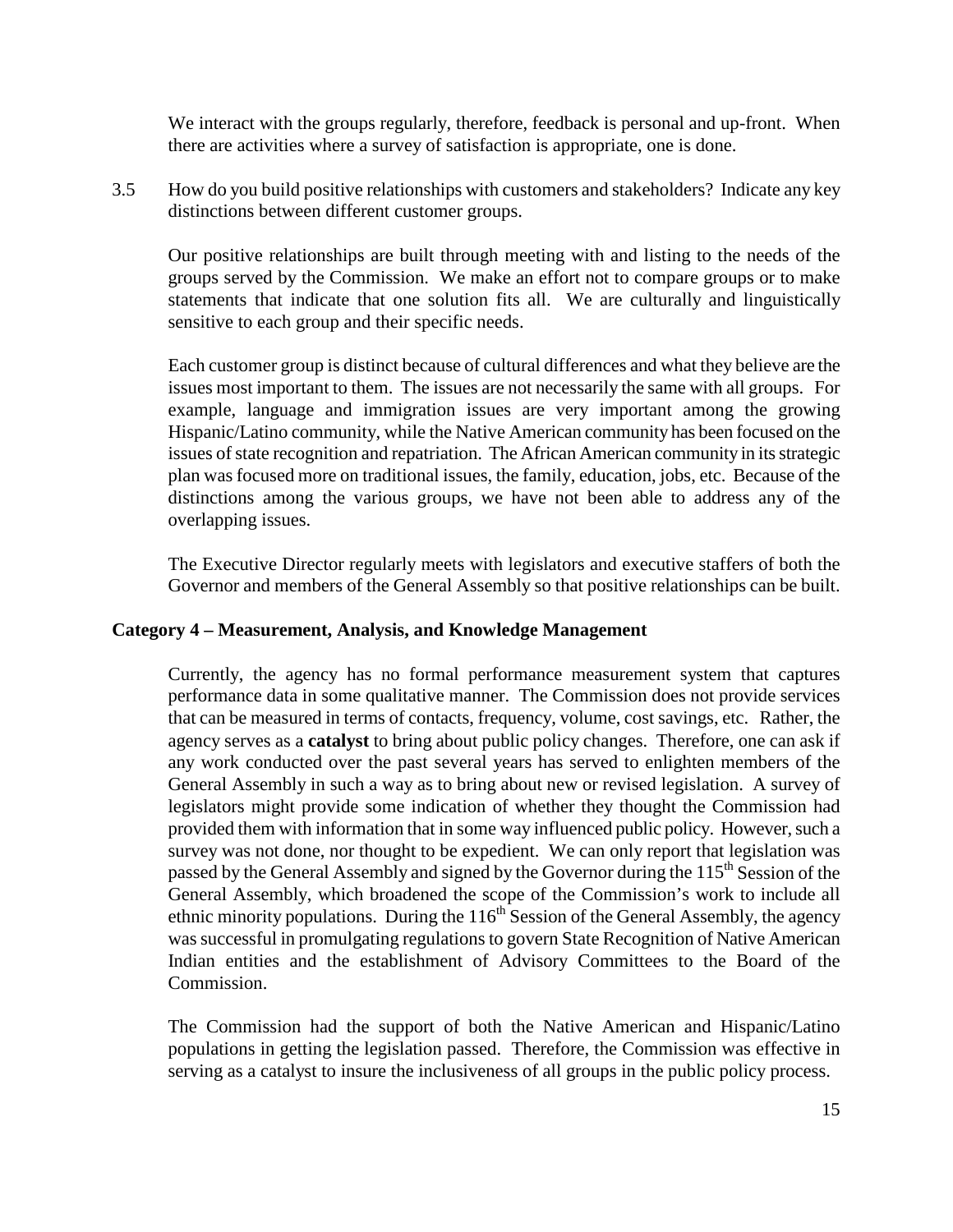## **Category 5 - Human Resources**

5.1 How do you and your managers/supervisors encourage and motivate employees (formally and/or informally) to develop and utilize their full potential?

We encourage employees to take advantage of all opportunities to increase their knowledge. Because this is a small agency, employees are called upon to assist in whatever way they can to keep the work flowing. This provides employees an opportunity to demonstrate skills and abilities that they might not normally get an opportunity to demonstrate in their regular positions. This demonstrates initiative and also identifies persons in the organization who might be able to take on higher skill level responsibilities. Employees are encouraged to attend at least one professional development course or conference per year. This is paid for by the agency.

5.2 How do you identify and address key developmental and training needs, including job skills training, performance excellence training, diversity training, management/leadership development, new employee orientation and safety training?

We do not have a formal program or staff person who has this as an assigned job function. The Executive Director or supervisor identifies a need and recommends appropriate training to meet the need. The Employee Performance Management System is used to document needed training. If possible, employees are allowed to take time from their normal work hours to attend training.

5.3 How does your employee performance management system, including feedback to and from employees, support high performance?

The system provides valuable input for both the supervisor and the employee. It provides management with information regarding what an employee may need in order to maximize his/her performance. Likewise, this process provides employees the opportunity to discuss any needs or concerns. As a result, additional training and follow-up can be provided so that the employee can perform at the highest level possible.

5.4 What formal and/or informal assessment methods and measures do you use to determine employee well being, satisfaction, and motivation?

We do not have a formal system. Because we are small, we know when an employee is not satisfied and/or lacks motivation. When we determine that this is the case, we meet with the employee to determine what needs to be done to help the employee be happy, as well as become more productive and motivated. If we can not meet the needs of the employee, we recommend outside help.

5.5 How do you maintain a safe, secure, and healthy work environment?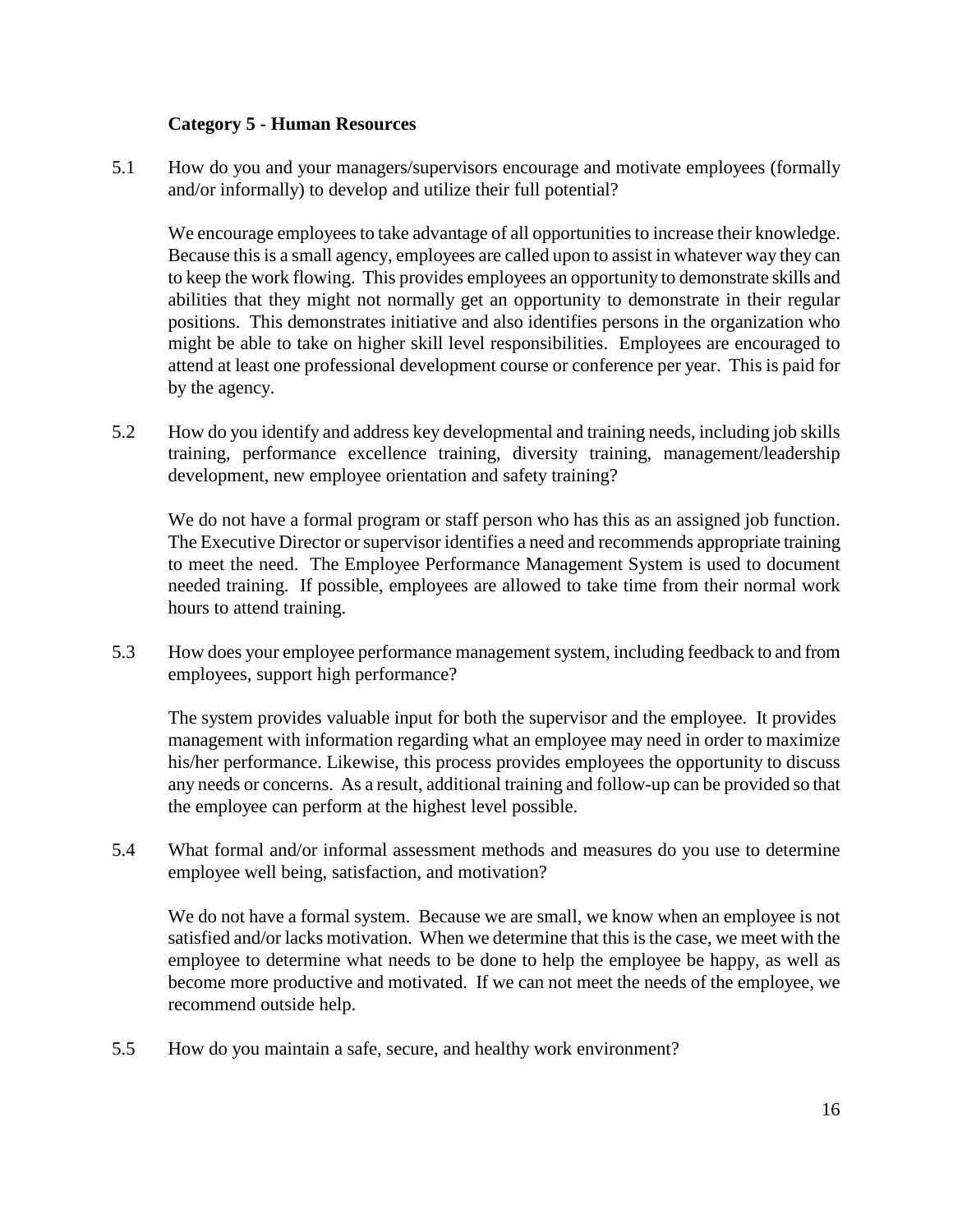Employees are encouraged to report any broken equipment or furniture. Employees work in a secure area, accessible by key or buzzer entry only. The agency has an alarm system. Each employee activates and deactivates the system depending upon his arrival or departure time.

During the year, employees encouraged each other to practice healthy eating habits.

5.6 What activities are employees involved with that make a positive contribution to the community?

We are not involved as an agency in community volunteer work at this time. However, individual staff members contribute to and volunteer at various community organizations.

## **Category 6 - Process Management**

A detail study of how the Commission creates, delivers and evaluates the process of service delivery to the communities it serves has not been conducted. Nor has the internal operations of the management functions of the agency had this kind of detail review and study. Due to the limited number of staff persons and the need to respond to the identified needs of the minority communities, this kind of work has had to go on the back burner in order that the limited staff could address the pressing needs of the constituent populations.

## **Category 7 - Results**

7.1 What are your performance levels and trends for the key measures of customer satisfaction?

Our key measure for customer satisfaction is currently based upon word of mouth feedback and customer interaction with the agency. Over the past two fiscal years, we have built relationships with three groups, namely African Americans, Native Americans and Hispanics/Latinos to determine what the community performance expectations include. This on-going work has led to the passage of legislation expanding the scope of the agency and created new regulations for the agency. It was the support of our customers that helped secure the passage of both pieces of legislation.

7.2 What are your performance levels and trends for the key measures of mission accomplishment and organizational effectiveness?

We informally measured whether we thought our mission had been accomplished by determining if the dialogue with various groups had increased, decreased or remained constant. This is important because we can not achieve our mission unless we are engaged in dialogue with the communities. Building trust takes time with each community. Overall, the dialogue with the Native American community increased while the dialogue with the African American and Hispanic/Latino community remained constant. The results of our legislative work had more direct impact on the Native American population. Our response to this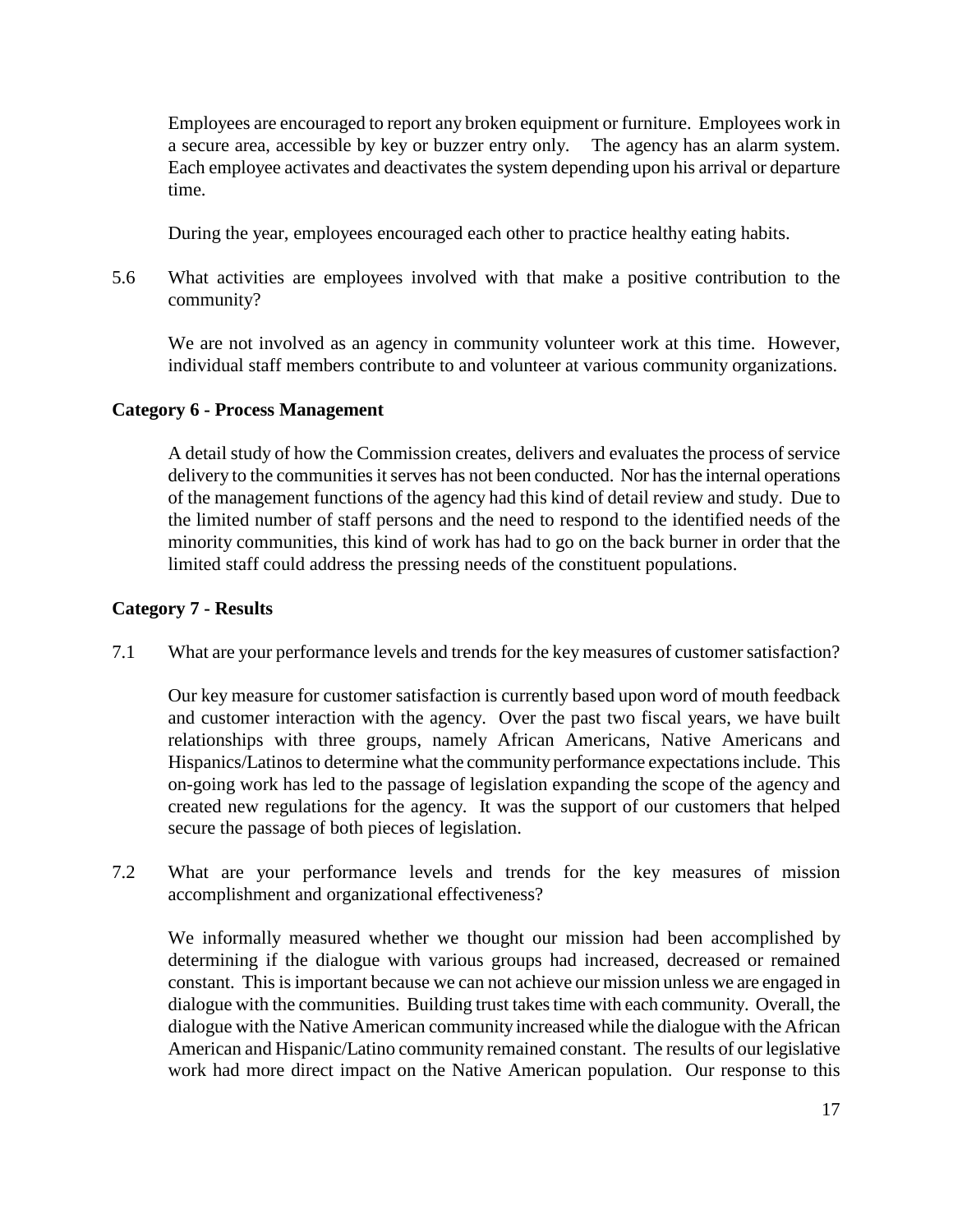question reflects the importance of the need for the agency to be fully staffed and funded. Because of the lack of staff and funding, to become fully engaged in work with one community meant that the other populations received less interaction. However, at the end of FY2003-2004, the agency was approved two additional positions and funding to hire Program Coordinators for both the Native American and Hispanic/Latino populations. Other staff can now be redirected back to addressing pressing African American issues.

The agency was successful in serving as a catalyst to bring about public policy changes that addressed citizen participation in the public policy process.

7.3 What are your performance levels for the key measures of financial performance?

Despite the fact that the Commission has experienced a 29.45 percent or \$129,247 reduction in recurring funds since 2002, the agency was still able to garner major successes in the General Assembly regarding public policy changes.

Additionally, the General Assembly passed legislation that allowed the agency to receive an additional \$131,000 in funding beginning FY2004-2005 to address the severe staff shortage.

7.4 What are your performance levels and trends for the key measures of Human Resource Results (Includes: performance measurement, employee satisfaction, well-being, learning and development, employee diversity and retention)?

Given the fact that during most of FY2003-2004, the agency had only four employees, including the Executive Director, performance levels and trends were observable. When it became obvious that there was a problem, the Executive Director would have the appropriate conversations with staff to find the solution to bring harmony back among the staff. Because The Executive Director reviews the performance evaluation of all employees, I am aware of and must approve all personal development training for employees, based upon either my observation of the need or that of the immediate supervisor. Because of the size of the agency and the inability to guarantee anonymity, I have not surveyed the employees in a formal manner.

The agency was created in 1993. Of the five current employees, three have been with the agency eight or more years. Of the five current employees, four are African Americans and one Caucasian of Hispanic/Latino origin. Currently, two positions are being advertised, one to fill the position of Program Coordinator for the Native American community and the one Administrative Assistant position in the agency.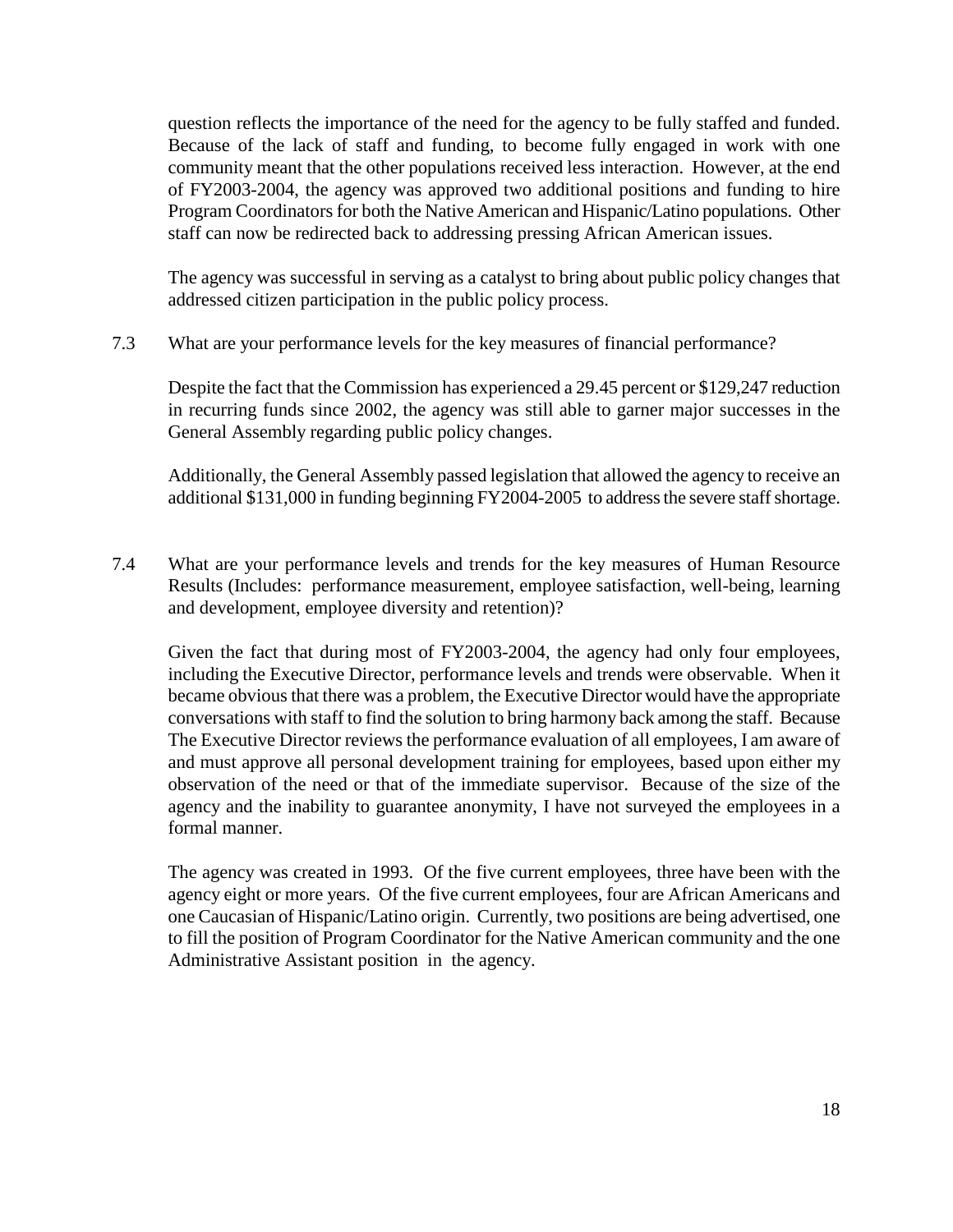## **Major Program Areas**

| Program         | <b>Major Program Area</b>                                   |                 | FY 02-03                   |     |                 | FY 03-04                   |     | <b>Key Cross</b>          |
|-----------------|-------------------------------------------------------------|-----------------|----------------------------|-----|-----------------|----------------------------|-----|---------------------------|
| <b>Number</b>   | <b>Purpose</b>                                              |                 | <b>Budget Expenditures</b> |     |                 | <b>Budget Expenditures</b> |     | <b>References for</b>     |
| and Title       | (Brief)                                                     |                 |                            |     |                 |                            |     | <b>Financial Results*</b> |
|                 | All program activities related African                      | State:          | 347,210.10                 |     | State:          | 297,317.38                 |     | 7.3                       |
|                 | Americans, Hispanic/Latinos, Native                         | <b>Federal:</b> |                            |     | Federal:        |                            |     |                           |
| Administrati    | Americans, and other ethnic groups.                         | Other:          | 16,051.49                  |     | Other:          |                            |     |                           |
| <b>on</b>       | Also, all administration operations of the Total:           |                 | 363,261.59                 |     | Total:          | 297,317.38                 |     |                           |
|                 | agency.                                                     |                 | % of Total Budget:         | 88% |                 | % of Total Budget:         | 88% |                           |
|                 |                                                             | State:          | 49,924.26                  |     | State:          | 40,080.39                  |     | 7.3                       |
| Ш.              |                                                             | Federal:        |                            |     | Federal:        |                            |     |                           |
| Employee        | Fringe benefits program for all<br>employees of the agency. | Other:          |                            |     | Other:          |                            |     |                           |
| <b>Benefits</b> |                                                             | Total:          | 49,924.26                  |     | Total:          | 40,080.39                  |     |                           |
|                 |                                                             |                 | % of Total Budget:         | 12% |                 | % of Total Budget:         | 12% |                           |
|                 |                                                             | State:          |                            |     | State:          |                            |     |                           |
|                 |                                                             | Federal:        |                            |     | <b>Federal:</b> |                            |     |                           |
|                 |                                                             | Other:          |                            |     | Other:          |                            |     |                           |
|                 |                                                             | Total:          |                            |     | Total:          |                            |     |                           |
|                 |                                                             |                 | % of Total Budget:         |     |                 | % of Total Budget:         |     |                           |
|                 |                                                             | State:          |                            |     | State:          |                            |     |                           |
|                 |                                                             | Federal:        |                            |     | <b>Federal:</b> |                            |     |                           |
|                 |                                                             | Other:          |                            |     | Other:          |                            |     |                           |
|                 |                                                             | Total:          |                            |     | Total:          |                            |     |                           |
|                 |                                                             |                 | % of Total Budget:         |     |                 | % of Total Budget:         |     |                           |
|                 |                                                             | State:          |                            |     | State:          |                            |     |                           |
|                 |                                                             | Federal:        |                            |     | Federal:        |                            |     |                           |
|                 |                                                             | Other:          |                            |     | Other:          |                            |     |                           |
|                 |                                                             | Total:          |                            |     | Total:          |                            |     |                           |
|                 |                                                             |                 | % of Total Budget:         |     |                 | % of Total Budget:         |     |                           |

**Below: List any programs not included above and show the remainder of expenditures by source of funds.**

| <b>Remainder of Expenditures:</b> | <b>State:</b>      | <b>State:</b>      |
|-----------------------------------|--------------------|--------------------|
|                                   | Federal:           | Federal:           |
|                                   | <b>IOther:</b>     | <b>IOther:</b>     |
|                                   | Total:             | Total:             |
|                                   | % of Total Budget: | % of Total Budget: |

\* Key Cross-References are a link to the Category 7 - Business Results. These References provide a Chart number that is included in the 7th section of this document.